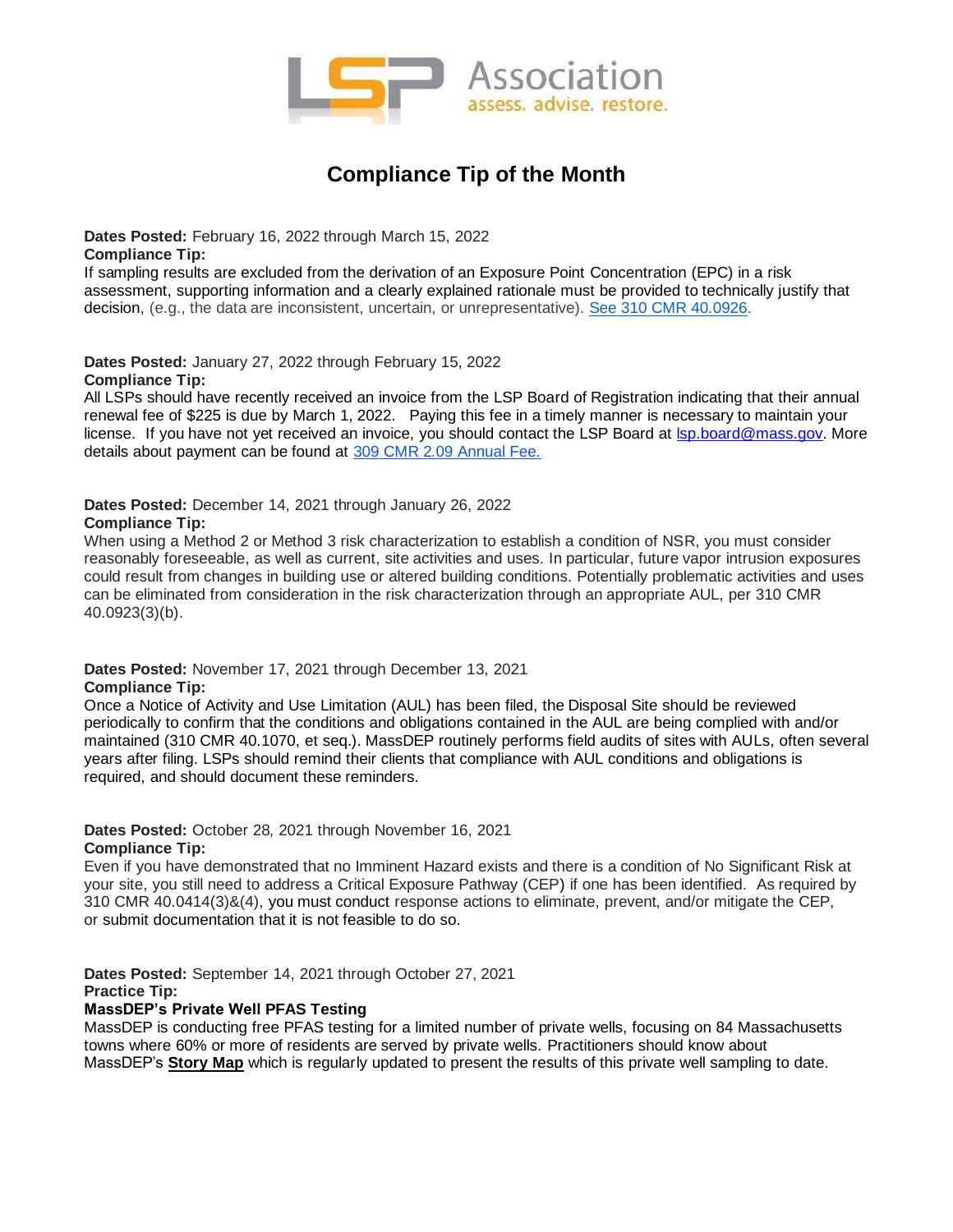

**Dates Posted:** June 17, 2021 through September 13, 2021 **Practice Tip:** 

MassDEP staff in all regions have asked the LSPA to remind practitioners to include the email addresses for the RP and LSP on all eDEP forms. This is particularly helpful as another avenue for contacting people, especially during times when people may not have access to their office phones.

**Dates Posted:** May 18, 2021 through June 16, 2021

# **Practice Tip:**

For excavation work at sites with sensitive receptors and with contaminants that could sorb to soils, consider including a real-time dust monitoring program as well as a risk-based evaluation of the impact of dust particulates in the RAM Plan.

A **[1997 MassDEP paper](https://lspa.memberclicks.net/assets/Docs/DOC040121-004_1993%20Dust%20Action%20Levels.pdf)** on dust action levels goes into more detail.

**Dates Posted:** April 15, 2021 through May 17, 2021

# **Compliance Tip:**

Remember to review and evaluate data from your ROS Phase V Reports to confirm that the Phase V General Provisions and RAPS are being met. 310 CMR 40.0891(5) requires that "*Operation, maintenance and/or monitoring activities shall be performed at a frequency which is sufficient to ensure the effective performance and the integrity of the remedial action, consistent with the Response Action Performance Standard as described in 310 CMR 40.0191, and in conformance with the terms of applicable permits, approvals, licenses or provisions in 310 CMR 40.0000."*

**Dates Posted:** March 16, 2021 through April 14, 2021 **Compliance Tip:**

The four criteria for a Tier I site are related to IRA conditions, and a Tier I site cannot be initially classified or reclassified as Tier II until the IRA condition has been resolved and an IRA Completion Statement has been filed. If a site meets at least one of these criteria it must be classified as Tier I: evidence of groundwater contamination with OHM at concentrations equal to or exceeding the applicable RCGW-1 Reportable Concentration at a location within an Interim Wellhead Protection Area or Zone II, or within 500 feet of a Private Water Supply Well; 2) an Imminent Hazard is present; 3) one or more remedial actions are required as part of an IRA pursuant to 310 CMR 40.0414(2); or 4) an IRA is necessary to eliminate or mitigate a Critical Exposure Pathway pursuant to 310 CMR 40.0414(3).

310 CMR 40.0520(2) and (3)

**Dates Posted:** February 9, 2021 through March 15, 2021 **Compliance Tip:**

Not all LSP Board-approved "Regulatory" continuing education credits are also "DEP Course" credits. To qualify as a "DEP Course," an otherwise qualifying course must also be "taught in whole or in substantial part by Department of Environmental Protection personnel." Only those credits specifically listed as "DEP Regulatory" can be applied toward both the 12-credit DEP Course requirement and the eight-credit Regulatory requirement.

309 CMR 3.09(1) and (3)(b)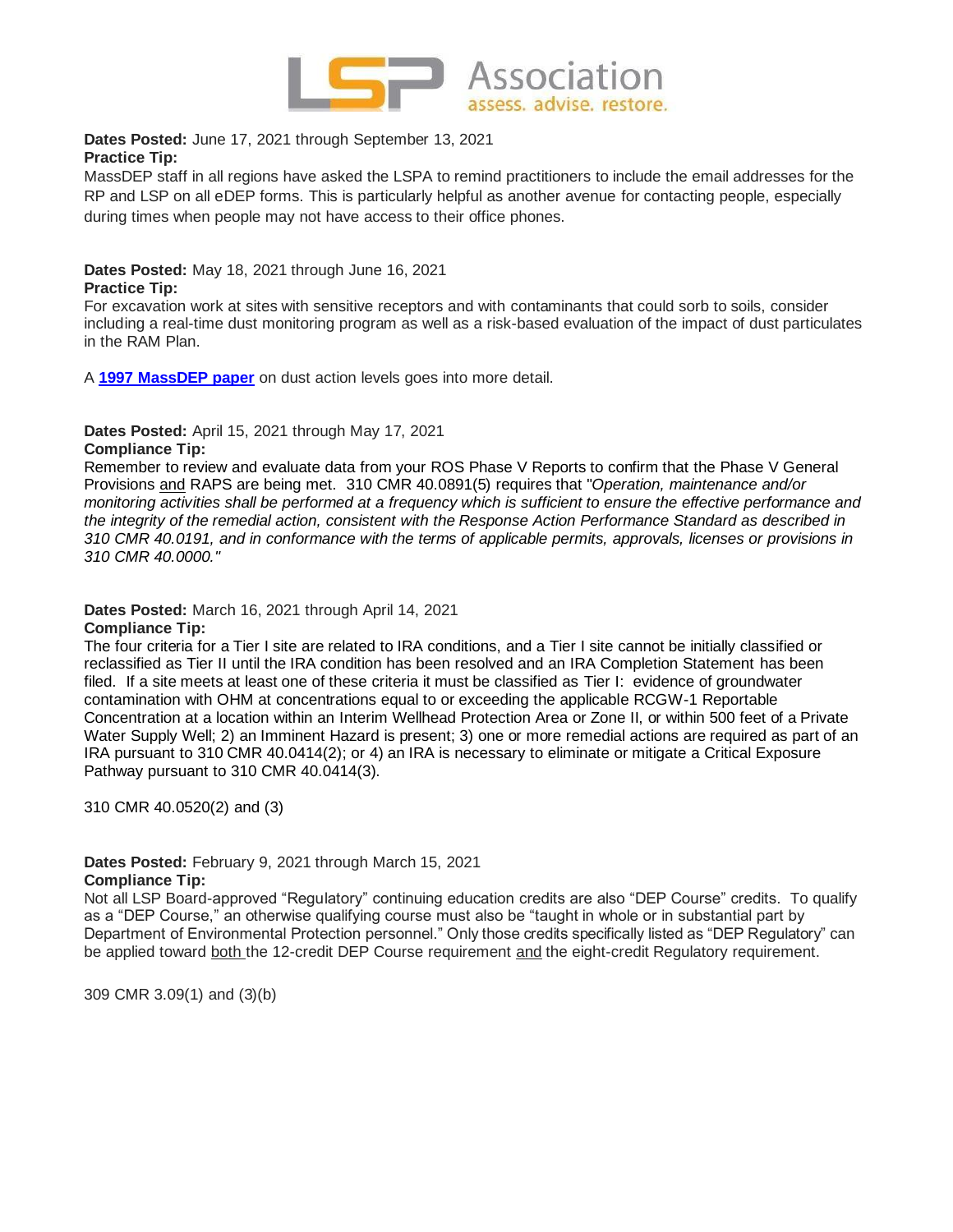

**Dates Posted:** January 13, 2021 through February 8, 2021 **Compliance Tip:**

[ResilientMA.org](https://nam04.safelinks.protection.outlook.com/?url=https%3A%2F%2Fprotect-us.mimecast.com%2Fs%2Fc882CR60AwIvZqP6i0ANV6%3Fdomain%3Dresilientma.org&data=04%7C01%7CMWade%40brwncald.com%7C50c3b835e5124188473108d8b422d5fa%7Ccb2bab3d7d9044ea9e31531011b1213d%7C0%7C0%7C637457409006762212%7CUnknown%7CTWFpbGZsb3d8eyJWIjoiMC4wLjAwMDAiLCJQIjoiV2luMzIiLCJBTiI6Ik1haWwiLCJXVCI6Mn0%3D%7C1000&sdata=3c6JZtLfeksCbKCbz44K%2BXppAOrzMTHgJeiaKht1Uwk%3D&reserved=0) is the MA [Climate Change Clearinghouse,](https://nam04.safelinks.protection.outlook.com/?url=https%3A%2F%2Fprotect-us.mimecast.com%2Fs%2FpggvCKr2qmF2p5xoiMGKD_%3Fdomain%3Dnam04.safelinks.protection.outlook.com&data=04%7C01%7CMWade%40brwncald.com%7C50c3b835e5124188473108d8b422d5fa%7Ccb2bab3d7d9044ea9e31531011b1213d%7C0%7C0%7C637457409006762212%7CUnknown%7CTWFpbGZsb3d8eyJWIjoiMC4wLjAwMDAiLCJQIjoiV2luMzIiLCJBTiI6Ik1haWwiLCJXVCI6Mn0%3D%7C1000&sdata=%2BYgZP4wJNE8fvVdDZhv73%2FztbKfArRIxHT3S7QTE1oc%3D&reserved=0) which provides resources and tools for evaluating climate change and community resiliency. The site also includes multi-model climate forecasts and maps developed by the Northeast Climate Adaptation Science Center at UMass Amherst (NECASC); these forecasts are one focus of the LSPA's Climate Change Subcommittee's on-going work. A video tutorial for using these forecasts is here: [Tutorial](https://nam04.safelinks.protection.outlook.com/?url=https%3A%2F%2Fprotect-us.mimecast.com%2Fs%2FartRCL92rnCR8nMWIqCeDb%3Fdomain%3Dnam04.safelinks.protection.outlook.com&data=04%7C01%7CMWade%40brwncald.com%7C50c3b835e5124188473108d8b422d5fa%7Ccb2bab3d7d9044ea9e31531011b1213d%7C0%7C0%7C637457409006772205%7CUnknown%7CTWFpbGZsb3d8eyJWIjoiMC4wLjAwMDAiLCJQIjoiV2luMzIiLCJBTiI6Ik1haWwiLCJXVCI6Mn0%3D%7C1000&sdata=nWLomaLdxfCK1bUy1FJz8lW5efWUm0cF6DQ8DkvDOag%3D&reserved=0)

**Dates Posted:** December 15, 2020 through January 12, 2021 **Compliance Tip:**

During the COVID-19 State of Emergency declared by the Governor, MassDEP will apply its enforcement discretion with respect to the use of email to send notices to local officials provided that the sender employs some way of confirming that the intended recipient has received the email (e.g., using the read receipt function or requesting an email response confirming receipt).

*It is expected that the proposed MCP amendments in the 2019 public hearing draft would allow email notification of local officials.*

<https://www.mass.gov/info-details/mcp-qa-covid-19-edition>

# **Dates Posted:** November 19, 2020 through December 14, 2020 **Compliance Tip:**

A Comprehensive Remedial Alternative that would achieve a Permanent Solution is considered feasible unless: (a) the alternative is not technologically feasible; or (b) the costs of conducting, or the risks resulting from, the alternative would not be justified as determined by a benefit-cost analysis; or three other considerations as outlined in 310 CMR 40.0860 (5).

**Dates Posted:** October 28, 2020 through November 18, 2020 **Compliance Tip:**

If you have not earned all of the LSP credits needed for your license renewal, then you may apply to the LSP Board of Registration for a 90-day extension of your renewal date. To apply, you must have already earned at least 36 credits toward the required 48 total credits AND you must remit the license renewal processing fee. Use this [form.](https://www.mass.gov/files/documents/2019/03/22/APPLICATION%20TO%20RENEW%20LSP%20LICENSE.pdf)

Once you have earned your needed credits, you must submit this [form](https://www.mass.gov/doc/supplemental-application-to-renew-lsp-license/download) and pay another processing fee.

309 CMR 3.06 (5)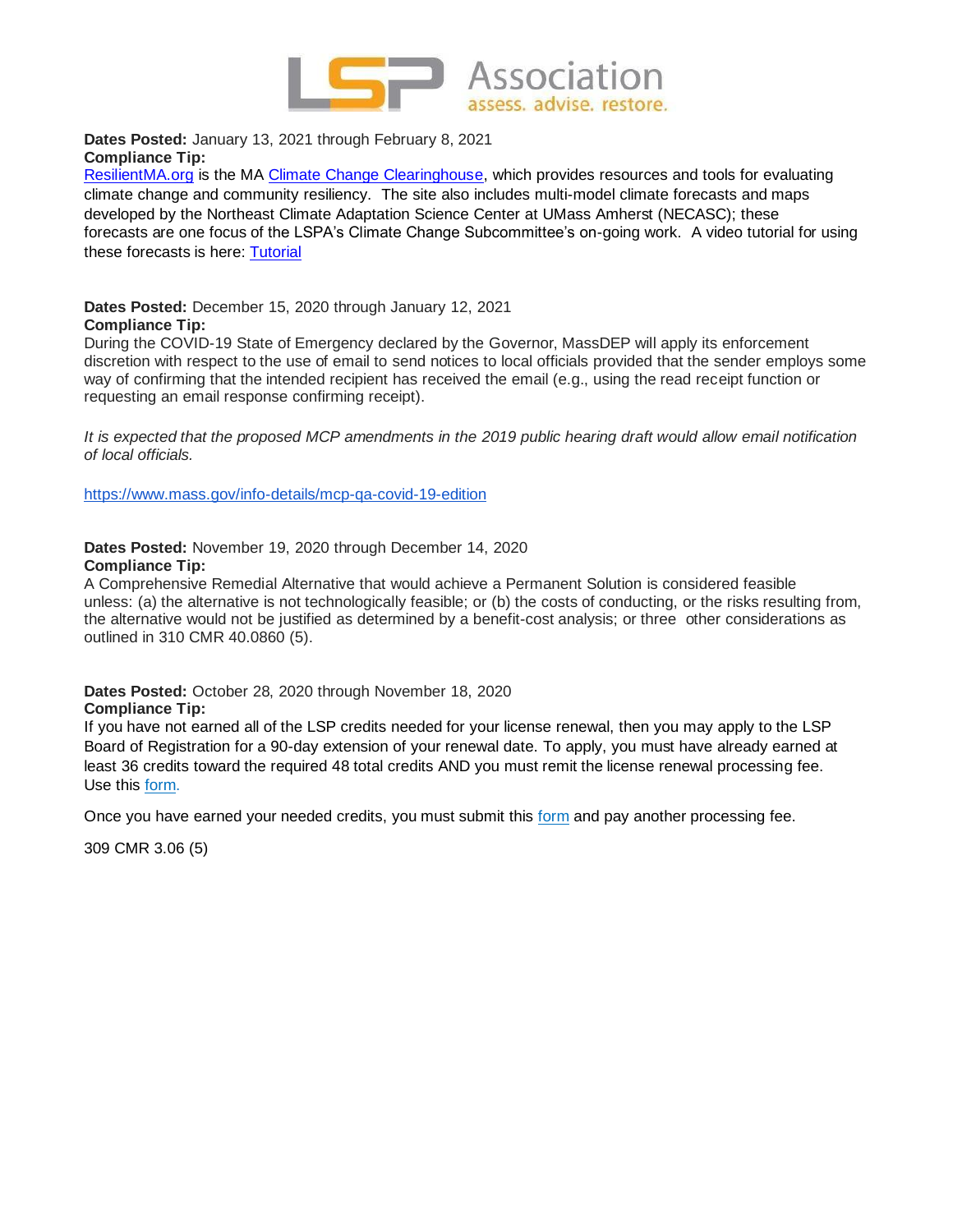

**Dates Posted:** September 24, 2020 through October 28, 2020 **Compliance Tip:**

The MCP requires that a sketch plan be attached as an exhibit to an AUL. Don't be fooled by the informality of the term "sketch;" specific information must be included in the plan including:

- the disposal site boundaries,
- the area subject to the AUL, and
- •an accurate delineation of areas where barriers are necessary to prevent exposure to underlying contamination, if required.

MassDEP guidance advises that the plan be to scale, and that the scale and a north arrow be shown. Lay people and contractors need to know how to identify where AUL limits and any barriers to exposure are located. The plan and AUL will be scanned to become a permanent record; because the Registry of Deeds and Land Court can only scan documents in black and white, sketch plans should not include color-coding for describing property details.

*310 CMR 40.1074(2), and Guidance on Implementing Activity and Use Limitations, DRAFT Policy #WSC14-300, including Form 1075*

**Dates Posted:** June 18, 2020 through September 24, 2020 **Compliance Tip:**

# **LSPA Resource Tip for More Resilient and Sustainable Remediation Solutions**

- **SURF, the Sustainable [Remediation](https://link.edgepilot.com/s/59f0fac3/36WMpGobuUKrZmLt4yL7iA?u=https://www.sustainableremediation.org/) Forum** has collaborated with MassDEP, **[EcoAdapt](https://link.edgepilot.com/s/5aefc310/ubmAlOAcck2fb0TjdPzzQA?u=http://ecoadapt.org/)**, and Boston University to evaluate the potential vulnerability of 6,001 MCP sites. Site-specific factors included climate change-related flooding and inundation, as well as community and environmental sensitivity parameters.
	- A webinar entitled **[Vulnerability](https://link.edgepilot.com/s/89624558/_XvGEiyP3UOSxkcVUqDT2g?u=https://www.youtube.com/watch?v=ynGvv3z_rAA) of Hazardous Waste Sites to Climate Change** includes a description of the project as well as how it ties in with the proposed 2019 MCP Amendments.

Read **[here](https://link.edgepilot.com/s/87a27614/rc7ctfcM-EGG2gSA3UEuSA?u=https://static1.squarespace.com/static/5a4eb702cd39c3e7d62cb562/t/5e3346c1d0bf5f06d275cbe3/1580418756484/MA%2BClimate%2B%2526%2BContaminants%2BScreening%2BReport%2BFINAL%2B6Dec2019.pdf)** about how the Massachusetts Climate Change and Hazardous Waste Site Screening was conducted

**Dates Posted:** April 28, 2020 through June 18, 2020 **Compliance Tip:**

## **LSPA Tip for eDEP Submittals During the Time of COVID-19**

To support communication during this time, some LSPs have found it helpful to provide email addresses, in addition to regular mailing addresses, on BWSC transmittal forms for the "Person Required to Notify" section of Release Notification Forms.

Similarly, the LSPA suggests that email addresses be provided on other BWSC transmittal forms for both the "Person Undertaking Response Actions" and the LSP; if this information was not previously provided then it may be necessary to check "change of address" in eDEP to update the contact information.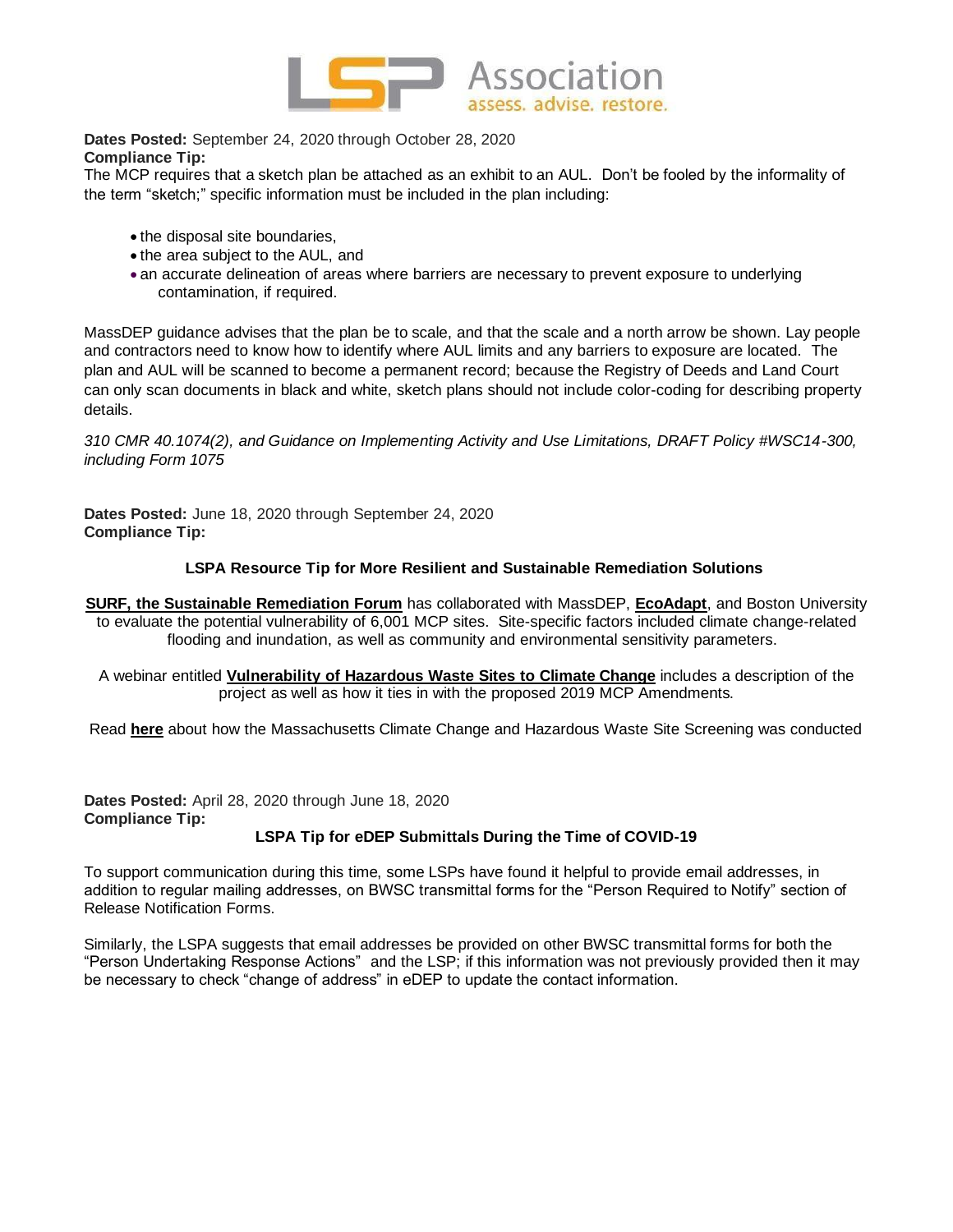

## **Dates Posted:** February 12, 2020 through April 28, 2020 **Compliance Tip:**

The MCP includes specific requirements for the application of Remedial Additives at Disposal Sites near *Sensitive Receptors* (310 CMR 40.0046), which are defined along with the key distances to them at 40.0046(3)(a). These include:

- 40.0046(3)(a)3. within 800 feet of any surface water supply used in a public water system or any tributary of such surface water supply
- 40.0046(3)(a)4. within 50 feet of any other surface water body or any tributary of such surface water

A potential remedial application site should be carefully evaluated for these criteria.

#### **Dates Posted:** December 16, 2020 through February 11, 2020 **Compliance Tip:**

If a new site owner qualifies as an "eligible person/tenant/other person" (310 CMR 40.0570), s/he can file to reset the clock on response action deadlines. This requires filing a Miscellaneous Document BWSC Form 126 which should include a completed BWSC Form 107D: *ELIGIBLE PERSON, ELIGIBLE TENANT OR OTHER-PERSON CERTIFICATION TRANSMITTAL FORM,* as well as a letter of request from the new site owner to establish the new deadlines. The Form 107D does not get filed separately and an LSP should not file the form.

# **Dates Posted:** November 21, 2019 through January 15, 2020

## **Compliance Tip:**

Applying for a National Pollutant Discharge Elimination System (NPDES) Remediation General Permit (RGP) for discharge to an Outstanding Resource Water (ORW) requires a 30-day public comment period *(314 CMR 4.04 (5) (c))* and must be demonstrated "to be for the express purpose and intent of maintaining or enhancing the resource for its designated use… "*(314 CMR 4.04 (3) (b)).*

This could catch you by surprise as it is a higher bar to meet and requires more time to obtain than a "typical" NPDES RGP.

# **Dates Posted:** September 18, 2019 through November 20, 2019

#### **Compliance Tip:**

309 CMR 3.09(3)(a) states that "...at least 12 of the 48 [continuing education] credits must be earned at a Board-approved DEP Course or Courses." The LSPA urges LSPs to secure as many DEP credits as possible in the first two years of their licensing period. Waiting until the last year to secure even half of the required DEP credits is risky - setting LSPs up, at best, to having to request a 90-day extension from the LSP Board of Registration.

# **Dates Posted:** June 13, 2019 through September 17, 2019

#### **Compliance Tip:**

Do not ship any hazardous waste, either listed or characteristic, on a 21E Bill of Lading.

The determination that a waste is not a listed hazardous waste cannot be made on the basis of laboratory data alone, nor is it enough to assume that due diligence has been conducted. The BOL requires an LSP Opinion that the waste has been adequately and properly characterized, which may require research into site history and process operations. Documentation of research to back up the determination that a waste is not a hazardous waste must meet the requirements of 310 CMR 30.007 (Accurate and Complete Record Keeping). See Interim Policy [HW93-01](http://www.mass.gov/eea/docs/dep/recycle/laws/hw9301.pdf)*.*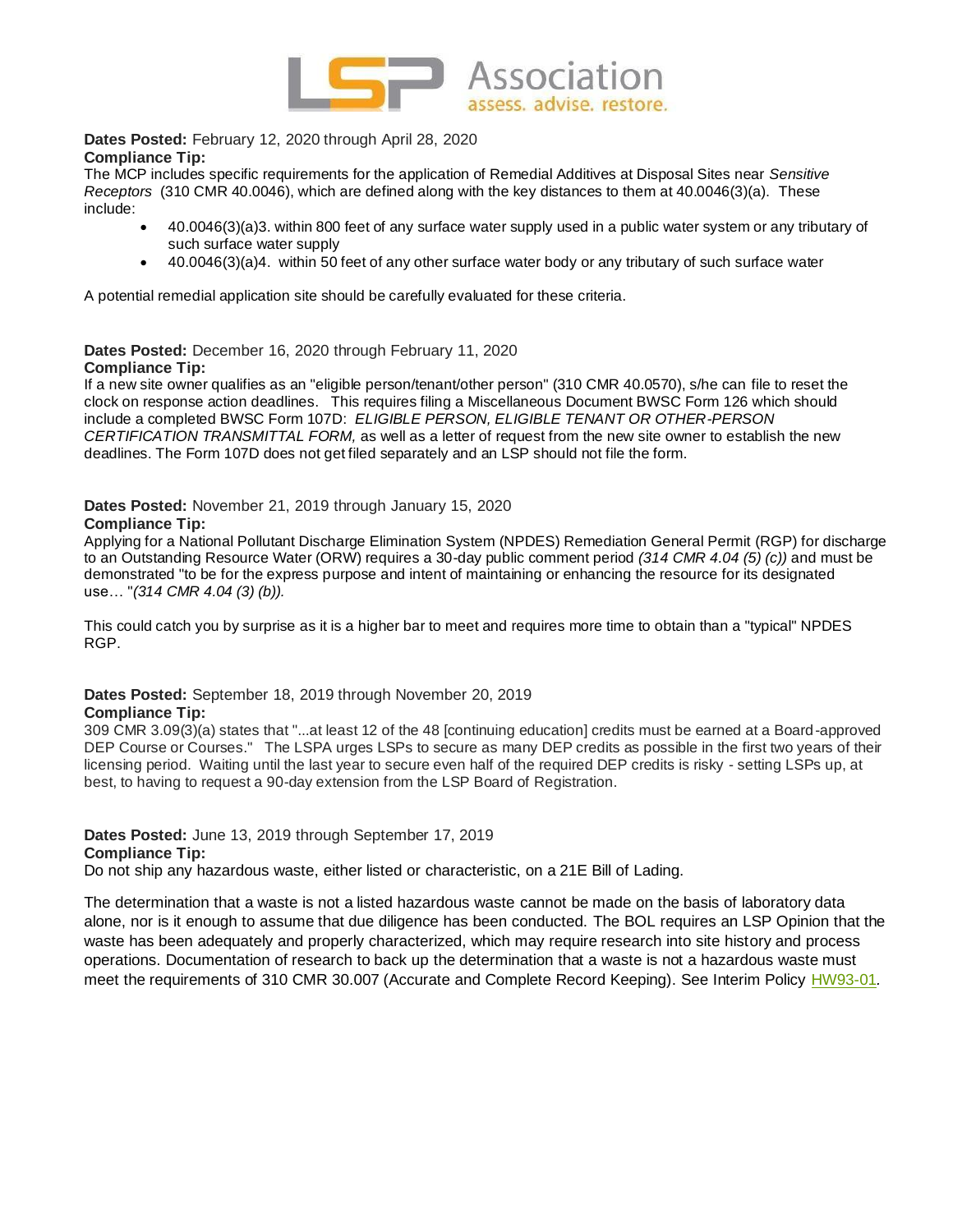

**Dates Posted:** May 16, 2019 through June 12, 2019 **Compliance Tip:**

MassDEP reports receiving IRA, RAM, and OMM Plans that do not provide detailed objectives, sample locations, sampling frequencies and analyses, and/or schedules as required by the MCP (cf. 310 CMR 40.0424, 40.0444, and 40.0874(3)(d)). LSPs should confirm that their work plans meet the MCP requirements for content.

Don't submit a Non-Plan Plan!

**Dates Posted:** April 23, 2019 through May 15, 2019 **Compliance Tip:**

When assessing the extent of release as required for Risk Characterizations, if OHM concentrations (excluding VOCs) in GW are greater than GW-3 within 500 feet of a surface water body, or if OHM are detected in GW within 200 feet of a surface water body, these OHM should be analyzed for in the surface water and/or sediment. *MCP 310 CMR 40.0904(2)(c)(1 and 2)*

The need for such measurements may be obviated by technical justification consistent with 310 CMR 40.0193.

**Dates Posted:** March 19, 2019 through April 22, 2019 **Compliance Tip:** LSPs must not delete the note at the top of the first page of Form 1075 "[Confirmatory] Notice of Activity and Use Limitation." The note is part of the document; it is not optional.

*310 CMR 40.1099 Forms for Activity and Use Limitations*

#### **Dates Posted:** February 12, 2019 through March 18, 2019 **Compliance Tip:**

If a risk characterization supporting a Permanent Solution Statement relies on the exclusion of OHM associated with Anthropogenic Background (e.g. Historic Fill), to arrive at a conclusion of No Significant Risk, then the Permanent Solution must be filed as a Permanent Solution with Conditions. 310 CMR 40.1013

**Dates Posted:** January 16, 2019 through February 11, 2019 **Compliance Tip:**

If you are denied access to an abutting property to evaluate the nature and extent of a release or to further evaluate sensitive receptors, you can ask MassDEP for assistance:

- You must first make "reasonable efforts" to gain access to the property.
- If you receive no response or are denied access, you can then make a written request for assistance from MassDEP in accordance with 310 CMR 40.0173(1).
- A copy of the request to MassDEP must also be sent by certified mail to each person who owns and operates the site or location to which access is sought in accordance with 310 CMR 40.0173(2).
- While not a regulatory requirement, it is good practice to document all phone conversations, emails, and correspondence with the recalcitrant owner/operator, and mail any requests via certified mail with mail receipt.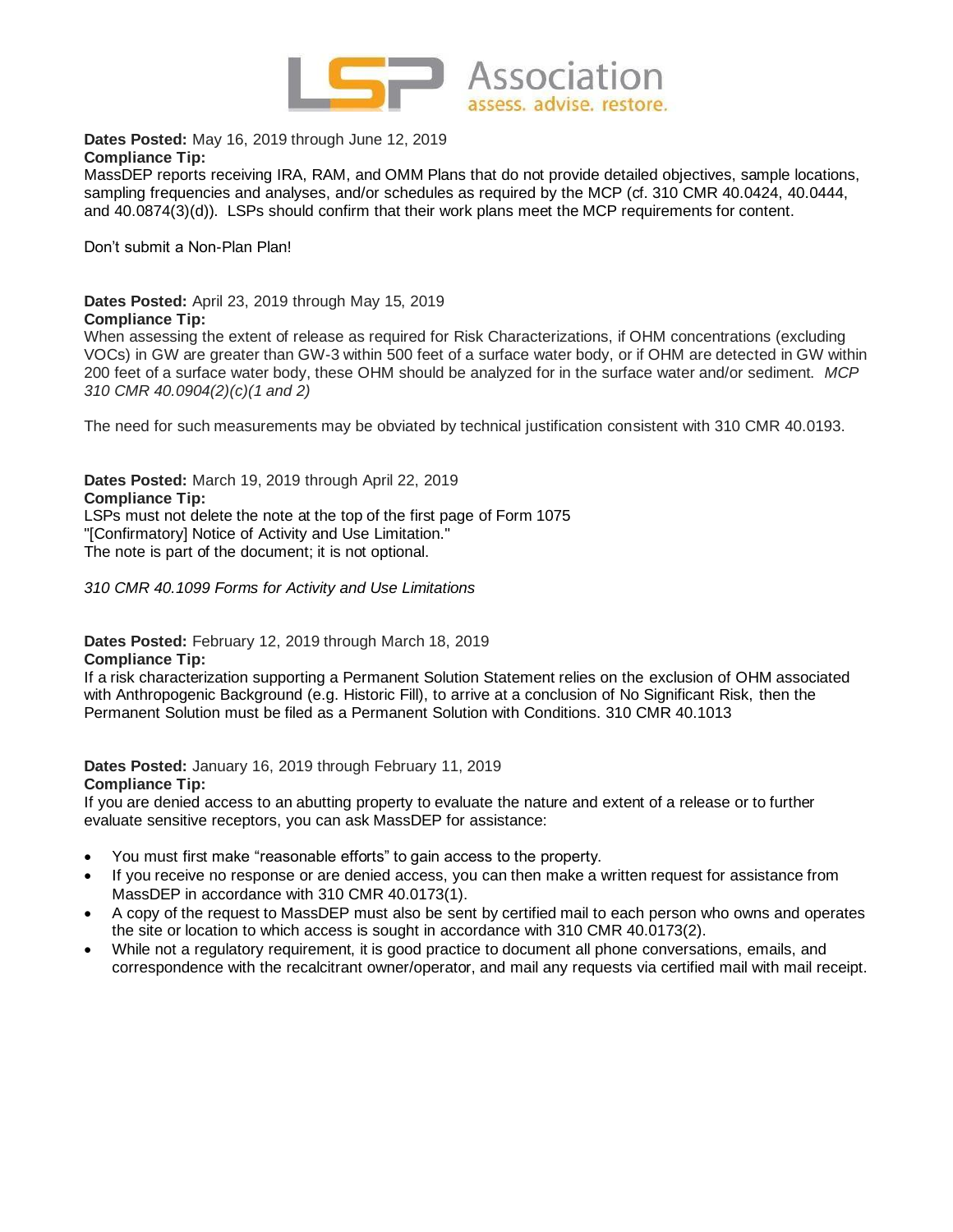

**Dates Posted:** November 13, 2018 through January 15, 2019 **Compliance Tip:**

An Activity and Use Limitation (AUL) cannot be used to limit the activities and exposures of utility workers conducting emergency excavation and repair of existing subsurface utilities. If the property has a utility line or easement, then at a minimum that area of the site must be cleaned up to a level that poses No Significant Risk for emergency excavation and repair of existing subsurface utilities by workers without personal protective equipment.

*310 CMR 40.1074(2)(h): Contents of a Notice of an Activity and Use Limitation*

**Dates Posted:** September 26, 2018 through November 12, 2018 **Compliance Tip:**

The LSPA's review of recent Notices of Audit Findings indicates that a common violation of sites in Remedy Operation Status (ROS) is the failure to fulfill reporting obligations.

To maintain compliance with the MCP ROS requirements, Phase V Status and Remedial Monitoring Reports must be submitted on a semi-annual basis (310 CMR 40.0893(2)(g)). Failure to report could result in the termination of ROS (310 CMR 40.0893(6)). Where ROS has been terminated, the PRP has two years from the date of termination to achieve a Permanent or Temporary Solution. Response actions after the ROS termination cannot be conducted without a valid Tier Classification or Tier Classification Extension (310 CMR 40.0893(6)(e)).

**Dates Posted:** June 14, 2018 through September 25, 2018 **Compliance Tip:**

## **Conducting Public Involvement at PIP Sites**

A quick check of BWSC126 Forms on eDEP identified about 48 active Public Involvement Plan (PIP) sites in the Commonwealth. This is certainly not a high percentage of total overall sites, but PIP sites require extra attention to public communication about key milestones.

In addition to the requirements outlined in 310 CMR 40.1400, MassDEP's website has a section dedicated to public involvement at PIP sites.

Check out [Tips on PIPs](https://www.mass.gov/files/documents/2017/12/19/Tips%20on%20PIPS%20-%20Understanding%20Public%20Involvement.pdf) and [MassDEP's Q & As on PIP sites.](https://www.mass.gov/files/documents/2017/12/19/MCP%20QA%20-%20Public%20Involvement%20Subpart%20N.pdf)

When in doubt, contact the Public Involvement Coordinator at your MassDEP Regional Office with any questions regarding public involvement plans.

**Dates Posted:** May 18, 2018 through June 13, 2018 **Compliance Tip:**

MassDEP recommends that at sites relying on a sub slab depressurization system (SSDS) to prevent exposure to contaminants of concern, annual checks be conducted of fan operation status and for potential differential pressure drops. These annual checks should be conducted as part of site maintenance and monitoring activities, and are recommended even after the installation of remote monitoring (telemetry). This applies to SSDS systems at sites in Remedy Operation Status, and sites with a Temporary Solution or a Permanent Solution with Conditions.

This is a reminder that the Responsible Party is advised to continue to verify the operation of the SSDS until such time that it is demonstrated the SSDS is no longer needed.

From VAPOR INTRUSION GUIDANCE: SITE ASSESSMENT, MITIGATION AND CLOSURE Policy #WSC-16- 435, Table 3-1*.*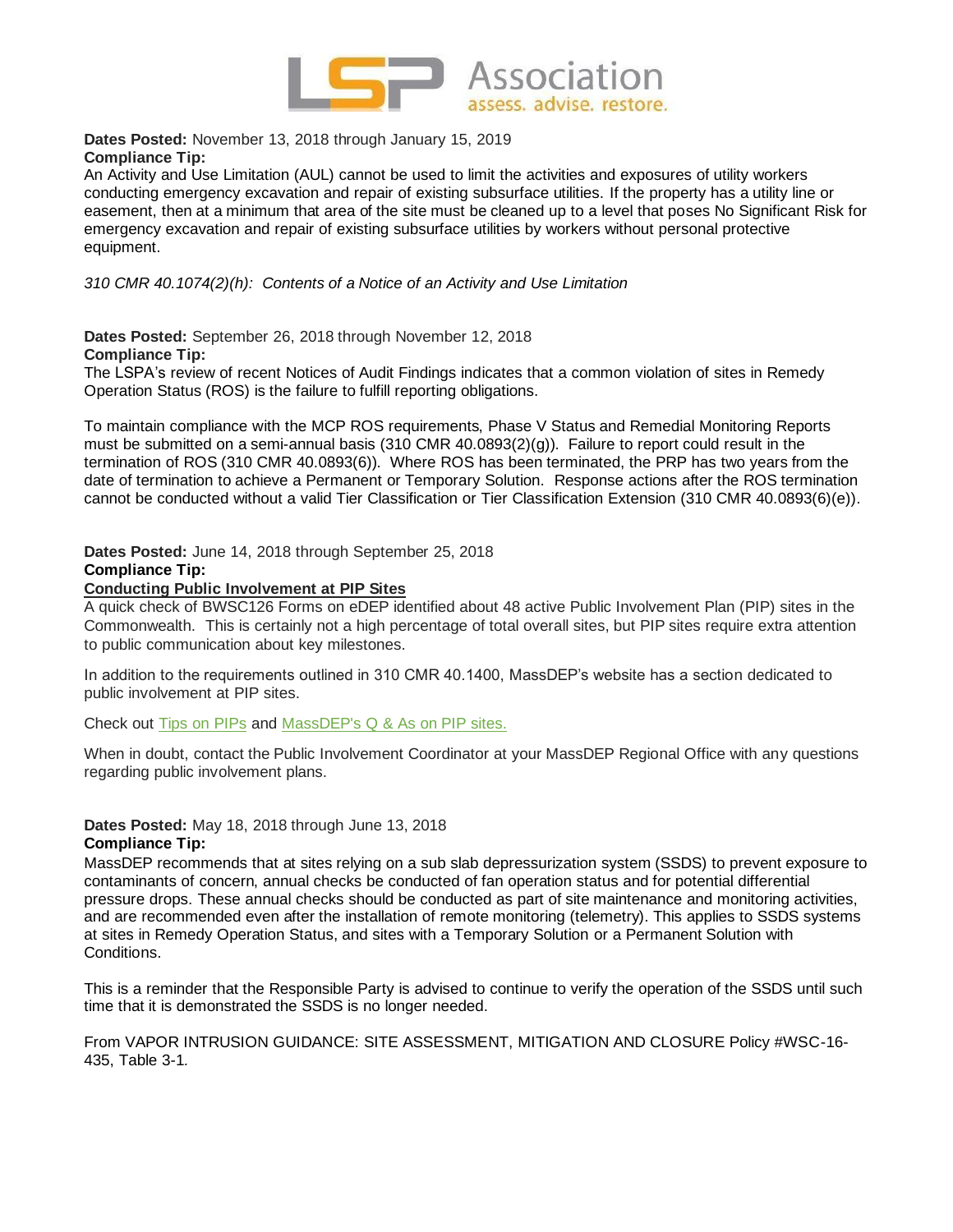

**Dates Posted:** April24, 2018 through May 17, 2018 **Compliance Tip:**

Remediation Waste (e.g., contaminated soil or debris excavated from a site or groundwater collected for disposal) should be removed from a site within 120 days of its initial excavation or collection.

If the LSP anticipates the waste remaining on site for more than 120 days, (s)he can submit a RAM or IRA Plan or Phase IV RIP to MassDEP outlining a specific plan and schedule for dealing with the waste beyond the 120-day deadline.

Don't forget that remediation waste does not include hazardous waste, which must be removed within 90 days. 310 CMR 40.0031(7)

**Dates Posted:** March 15, 2018 through April 23, 2018 **Compliance Tip:**

When making the case for Downgradient Property Status (DPS, 310 CMR 40.0180), an LSP must demonstrate that the DPS property has not contributed to the release in question (see 310 CMR 40.0183(2)(b)(c)).

MassDEP Notices of Audit Findings indicate that typical DPS issues involve inadequate assessment of potential on-site sources and failure to adequately demonstrate groundwater flow direction and contaminant concentration gradients supportive of DPS.

**Dates Posted:** February 13, 2018 through March 14, 2018 **Compliance Tip:**

A feasibility evaluation is required to close any site at which NAPL with Micro-scale Mobility is present.

310 CMR 40.1003(7)(a)2 states that a Permanent Solution shall not be achieved until "all NAPL with Micro-scale Mobility is removed if and to the extent feasible based upon consideration of CSM principles."

This feasibility evaluation must be conducted in accordance with the requirements of 310 CMR 0860.

**Dates Posted:** January 11, 2018 through February 12, 2018 **Compliance Tip:**

A feasibility evaluation is required to close any site at which NAPL with Micro-scale Mobility is present.

310 CMR 40.1003(7)(a)2 states that a Permanent Solution shall not be achieved until "all NAPL with Micro-scale Mobility is removed if and to the extent feasible based upon consideration of CSM principles."

This feasibility evaluation must be conducted in accordance with the requirements of 310 CMR 0860.

**Dates Posted:** November 14, 2017 through January 10, 2018

**Compliance Tip:**

If a "Potentially Responsible Party" is asked to undertake additional work as a result of a Notice of Audit Findings or any audit followup plan under the MCP, a BWSC111 form (also called Form 111) is required to be filed.

## 310 CMR 40.1170: Post-audit Completion Statements

(1) Upon completion of the activities required by the Department in a Notice of Audit Findings or any approved Audit Follow-up Plan, the RP, PRP or Other Person undertaking such activities shall submit a Post-audit Completion Statement to the Department using a form established by the Department for such purpose.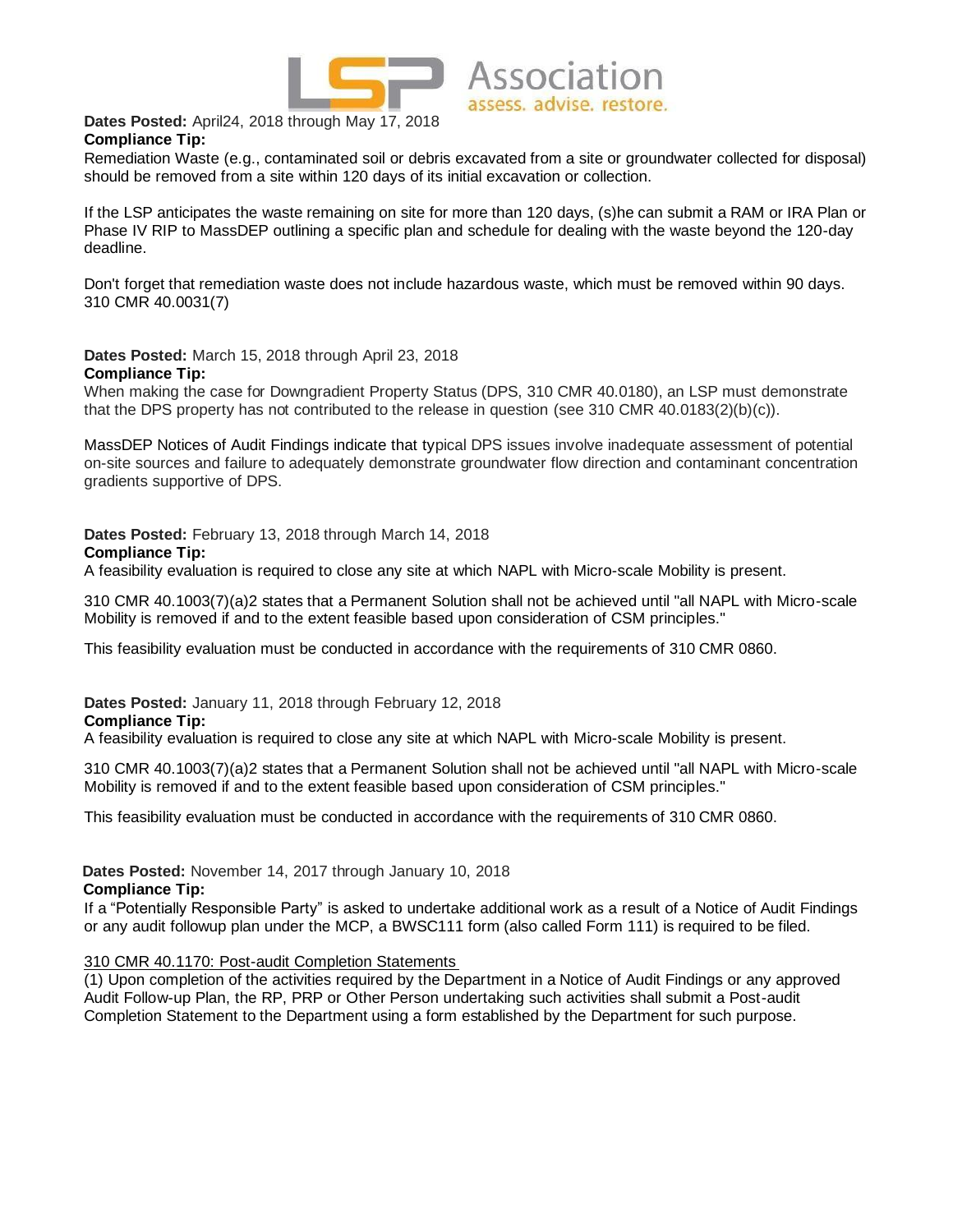

**Dates Posted:** September 26, 2017 through November 13, 2017 **Compliance Tip:**

When a property with a Notice of Activity and Use Limitation (AUL) has been sold, the Responsible Party must submit to MassDEP a Form BWSC 113 with a copy of the recorded deed conveying the record title. Remember it is essential that subsequent property owners be given notice of the AUL.

310 CMR 40.1074 (5) states *"……Within 30 days of recording or registering a deed conveying record title for a property which is subject in whole or in part to a Notice of Activity and Use Limitation, a copy of such deed containing said reference shall be submitted to the Department. This obligation shall attach both to the grantor and the grantee on such deed, provided that submission of such copy to the Department by either the grantor or the grantee shall satisfy this obligation for both of them."*

**Dates Posted:** August 1, 2017 through September 25, 2017 **Compliance Tip:**

Exposure Point Concentrations (EPCs)

As you develop your EPCs for a site, remember to evaluate your data to see if there are hotspots present in any of your media. A hotspot is a location which has a Contaminant of Concern concentration > 100x higher than surrounding locations. Hotspots are considered distinct EPCs and must be separately evaluated in the risk characterization. Typically, at least five sampling points are necessary to have insight into the variability of a data set.

Consistent with the Guidance for Disposal Site Characterization (MassDEP, July 1995) and 310 CMR 40.0926, an EPC should be a "conservative estimate of the average concentration" to which a receptor may be exposed over

the applicable exposure period and at the exposure point. Caveats or exceptions to the use of the average concentration as the EPC include:

- $\circ$  Acute exposure evaluations typically the maximum concentration is recommended;
- $\circ$  Screening/streamlined assessments typically maximum or other upper bound concentrations are recommended; and
- $\circ$  When data are limited/insufficient to characterize the "temporal variability or the spatial distribution of Site concentrations."

**Dates Posted:** June 8, 2017 through July 31, 2017 **Compliance Tip:**

Every three years following issuance of her/his license, an LSP must demonstrate that s/he has earned a minimum of 48 continuing education credits. Of these, at least 12 of the 48 credits must be earned at LSP Boardapproved "DEP Course(s)".

No fewer than 8 credits must be from LSP Board-approved courses classified as "Regulatory." The balance of the 48 required credits may be earned by attending any LSP Board-approved course, conference, or conference workshop. 309 CMR 3.09(3)(a) and (b)

# **Three things to remember:**

- 1. Some "DEP Courses" are also "Regulatory."
- 2. But not all "Regulatory" courses are also "DEP Course(s)."
- 3. If a course is classified as a "DEP Course" and a "Regulatory" course (listed as *"DEP Course" Regulatory*  or *DEP/Regulatory*), it can be applied toward both the 12-credit "DEP Course" requirement and the 8 credit "Regulatory" requirement.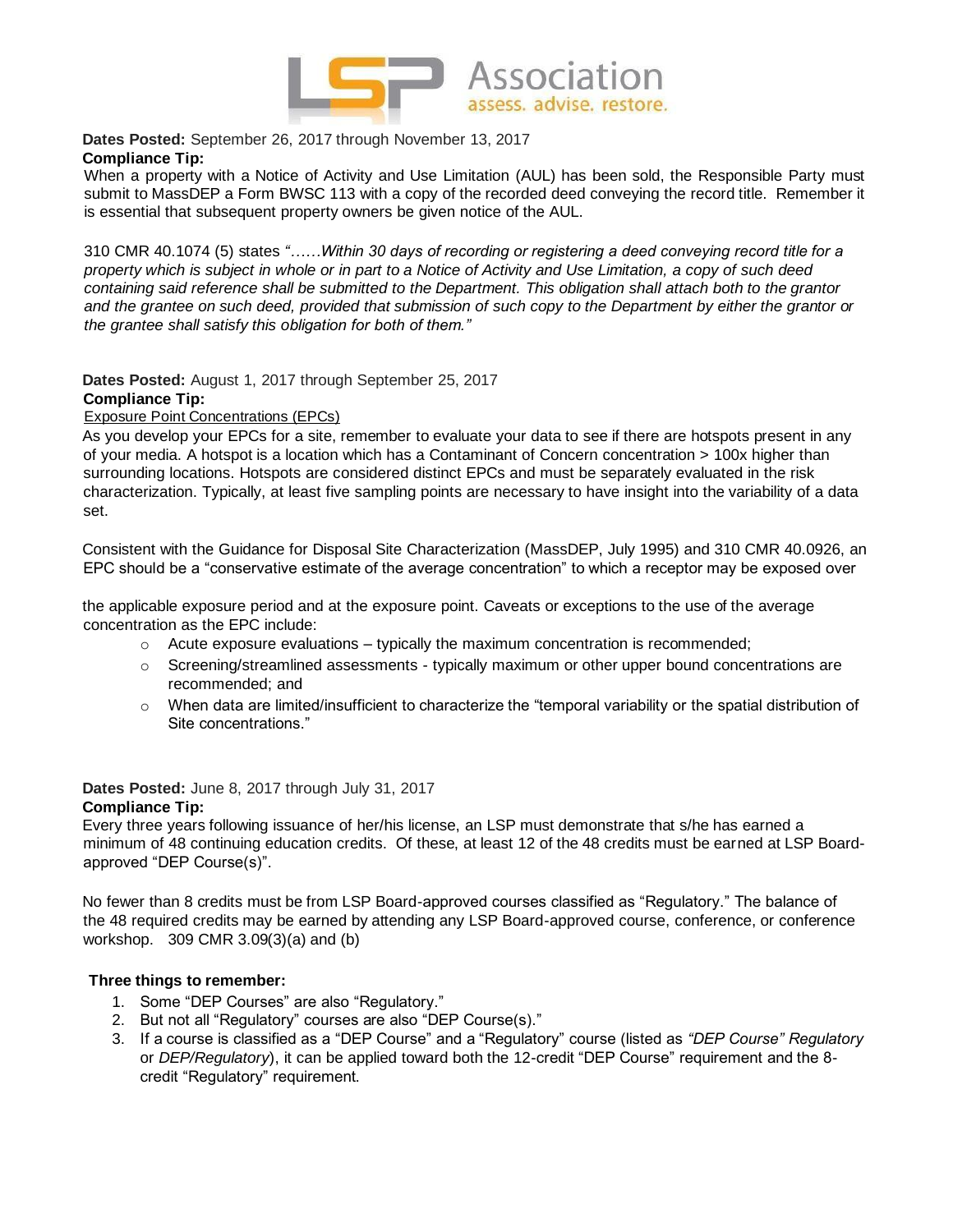

**Dates Posted:** May 11, 2017 through June 7, 2017 **Compliance Tip:**

Remediation waste contaminated with waste oil that isn't otherwise a hazardous waste, including [remedial](http://www.mass.gov/eea/docs/dep/recycle/laws/pcrwguid.pdf) [wastewater,](http://www.mass.gov/eea/docs/dep/recycle/laws/pcrwguid.pdf) [soil,](http://www.mass.gov/eea/docs/dep/recycle/laws/hw9301.pdf) debris, and sediment that contains used or unused waste oil, does not need to be managed as MA-01 hazardous waste if managed under the MCP's remediation waste requirements at 310 CMR 40.0030, and shipped to a facility permitted to receive these materials. (Se[e](http://www.mass.gov/eea/docs/dep/service/regulations/310cmr30.pdf) [310 CMR 30.252\)](http://www.mass.gov/eea/docs/dep/service/regulations/310cmr30.pdf)

For [petroleum contaminated soils,](http://www.mass.gov/eea/docs/dep/cleanup/laws/94-400.pdf) the MassDEP policy goal is to avoid disposal. Note that asphalt batching facilities operate under Class A recycling permits and are technically recycling rather than disposal facilities.

**Dates Posted:** April 6, 2017 through May 10, 2017 **Compliance Tip: How does one apply Reportable Concentrations and Method 1 Standards when they are equal to the site Oil and Hazardous Materials (OHM) concentrations?**

**If the concentration of OHM is equal to the Reportable Concentration it is deemed a reportable condition.** (310 CMR 40.0360(1): "A release indicated by the measurement of oil and/or hazardous material in soil and/or groundwater requires notification to the Department….if the measured concentration of one or more listed substances in 310 CMR 40.1600 in any soil or groundwater sample is **equal to or greater than** the media and category-specific Reportable Concentration value....")

**If the concentration of OHM is equal to the Method 1 Standard it is considered to represent a condition of no significant risk**. (310 CMR 40.0973(7): A condition of no significant risk of harm to health, public welfare and the environment exists if no Exposure Point Concentration **is greater than** the applicable MCP Method 1 Soil or Groundwater Standard.")

**Dates Posted:** March 14, 2017 through April 5, 2017 **Compliance Tip:**

"Greener Cleanup evaluations" or considerations are not only called out in the MCP under Phase III (Detailed Evaluation Criteria for selecting a comprehensive remedy at 310 CMR 40.0858[4][c]), but also under Response Action Performance Standard (RAPS) at 310 CMR 40.0191(3)(e).

Therefore, Greener Cleanup practices should be considered in all MCP Phases, except during time critical responses (e.g., "2-hour" and "72-hour" reportable conditions). MassDEP provides assistance in th[e](http://www.mass.gov/eea/docs/dep/cleanup/laws/14-150.pdf) **[Greener](http://www.mass.gov/eea/docs/dep/cleanup/laws/14-150.pdf)  [Cleanups Guidance, WSC #14 –](http://www.mass.gov/eea/docs/dep/cleanup/laws/14-150.pdf) [150](http://www.mass.gov/eea/docs/dep/cleanup/laws/14-150.pdf)** (October 2014).

#### **Dates Posted:** February 9, 2017 through March 13, 2017 **Compliance Tip:**

When to check the "orders, permits, and approvals" box in the "Required Attachment and Submittals Section" of a BWSC transmittal form?

LSPs should check this box only if the response actions covered by the transmittal are based on a sitespecific Administrative Consent Order, Notice of Audit Findings, Interim Deadline, MassDEP-approved Order of Conditions, or similar written order issued by MassDEP or EPA to the PRP. Refer to "Form Questions" section **[here](http://www.mass.gov/eea/agencies/massdep/cleanup/approvals/edep-and-waste-site-cleanup-frequently-asked-questions.html#IntheRequiredAttachmentandSubmittalsSectionofaBWSCtransmittalformwhatdoesthestatementbelowmeanThestatementisfoundonallBWSCtransmittalforms)**[.](http://www.mass.gov/eea/agencies/massdep/cleanup/approvals/edep-and-waste-site-cleanup-frequently-asked-questions.html#IntheRequiredAttachmentandSubmittalsSectionofaBWSCtransmittalformwhatdoesthestatementbelowmeanThestatementisfoundonallBWSCtransmittalforms)